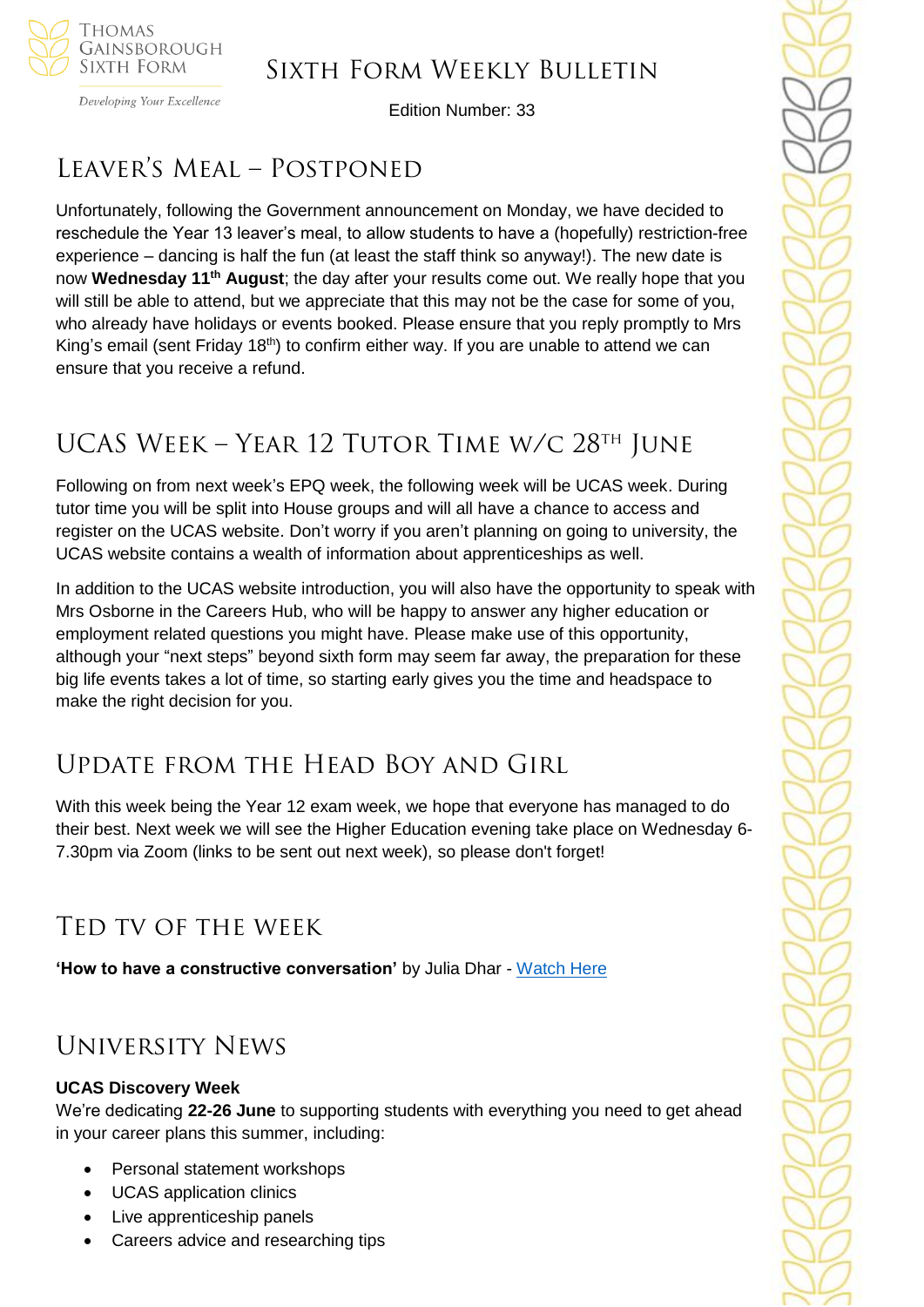

Edition Number: 33

• 100+ unis, apprenticeship employers and experts\*

Book your place [here.](https://www.ucas.com/registration?reference=event-393976)

Developing Your Excellence

**Net Sixth Form** has some really great information on writing your personal statement for university or your CV. Take a look [here.](https://www.netsixthform.co.uk/resources/browse?category%5b%5d=22&free=&utm_source=Head+of+Sixth+Free+Newsletter&utm_campaign=b5be4a61c5-16+June+2021&utm_medium=email&utm_term=0_36c44588b4-b5be4a61c5-115737769)

### **Uni Taster Days**

Featured events this week include subject tasters listed by [Goldsmiths, University of London,](https://www.unitasterdays.com/search.aspx?IID=96&Sort=D) [Pearson College London](https://www.unitasterdays.com/search.aspx?IID=1697&Sort=D) and the [University of Leicester](https://www.unitasterdays.com/search.aspx?IID=322&Sort=D) for students and school groups. As well as new virtual summer schools through [Liverpool John Moores University](https://www.unitasterdays.com/search.aspx?IID=147&TID=9&Sort=D) and [York St](https://www.unitasterdays.com/events/event/65665/discover-ysj-year-12-summer-school)  [John University.](https://www.unitasterdays.com/events/event/65665/discover-ysj-year-12-summer-school)

Independent and impartial university guidance webinars released this week include support for students interested in studying [Forensic Science](https://www.unitasterdays.com/ondemand/webinar/125/forensic-science) at university and [moving from a big City](https://www.unitasterdays.com/ondemand/webinar/124/moving-somewhere-smaller-for-uni)  [to somewhere smaller for their university studies.](https://www.unitasterdays.com/ondemand/webinar/124/moving-somewhere-smaller-for-uni)

### **University of Suffolk**

UoS list of virtual events on offer can be found [here.](https://uos.us5.list-manage.com/track/click?u=f75f57cde7f52126d1696bf40&id=54d1b2efa9&e=735bc4c17b) We are very pleased that our socially distanced campus tours have been so well received and are looking forward to continuing them throughout the summer. Tours can be booked [here.](https://uos.us5.list-manage.com/track/click?u=f75f57cde7f52126d1696bf40&id=91a1b5442e&e=735bc4c17b) Should you wish to visit us virtually, please join us on **Saturday, 26 June** for our next Virtual Open Day — and please note that bookings are now open for the campus Open [Events](https://uos.us5.list-manage.com/track/click?u=f75f57cde7f52126d1696bf40&id=80da277189&e=735bc4c17b) in October and November.

We are now preparing for [Clearing](https://uos.us5.list-manage.com/track/click?u=f75f57cde7f52126d1696bf40&id=ff3c846d61&e=735bc4c17b) which will start in July. We can take applications directly through our website from **Monday 5 July**, and our admissions team is happy to answer questions on the phone (01473 338352) or using the Online Chat function on our website. A range of our courses will be accepting applications through Clearing — whether or not you applied before 30 June, or did not receive the grades expected or would like to change to another university, our team is very happy to talk through all options available

**University of East Anglia** - **Clearing: online clearing session for students and parents** On **27th July**, we're running a special online clearing session to give students and parents or carers a chance to hear more. Including a mock clearing call and a chance to ask any questions, it's a great way for everyone to get prepared for results day. Register now at [Channel Talent.](https://www.channeltalent.co.uk/event/he-guidance-getting-the-most-from-clearing-with-university-of-east-anglia/)

If you are feeling worried about starting university, you're not alone. We know Level 3 studies haven't been 'normal'. That lack of normality is adding to the already long list of questions that pop up before starting university. We have put a number of measures in place to help you feel confident in your learning ability, with pre-arrival online courses and a welcome week that will help you get stuck into all things UEA. [Find out how we're supporting](http://www.uea.ac.uk/study/information-for/supporting-your-studies)  [new students](http://www.uea.ac.uk/study/information-for/supporting-your-studies)

#### **UEA Open Days are back!**

Online or on campus, however you choose to visit, you'll be able to discover more about your subject, take a tour and speak to current students.

**Saturday 3 July**

**Saturday 4 September**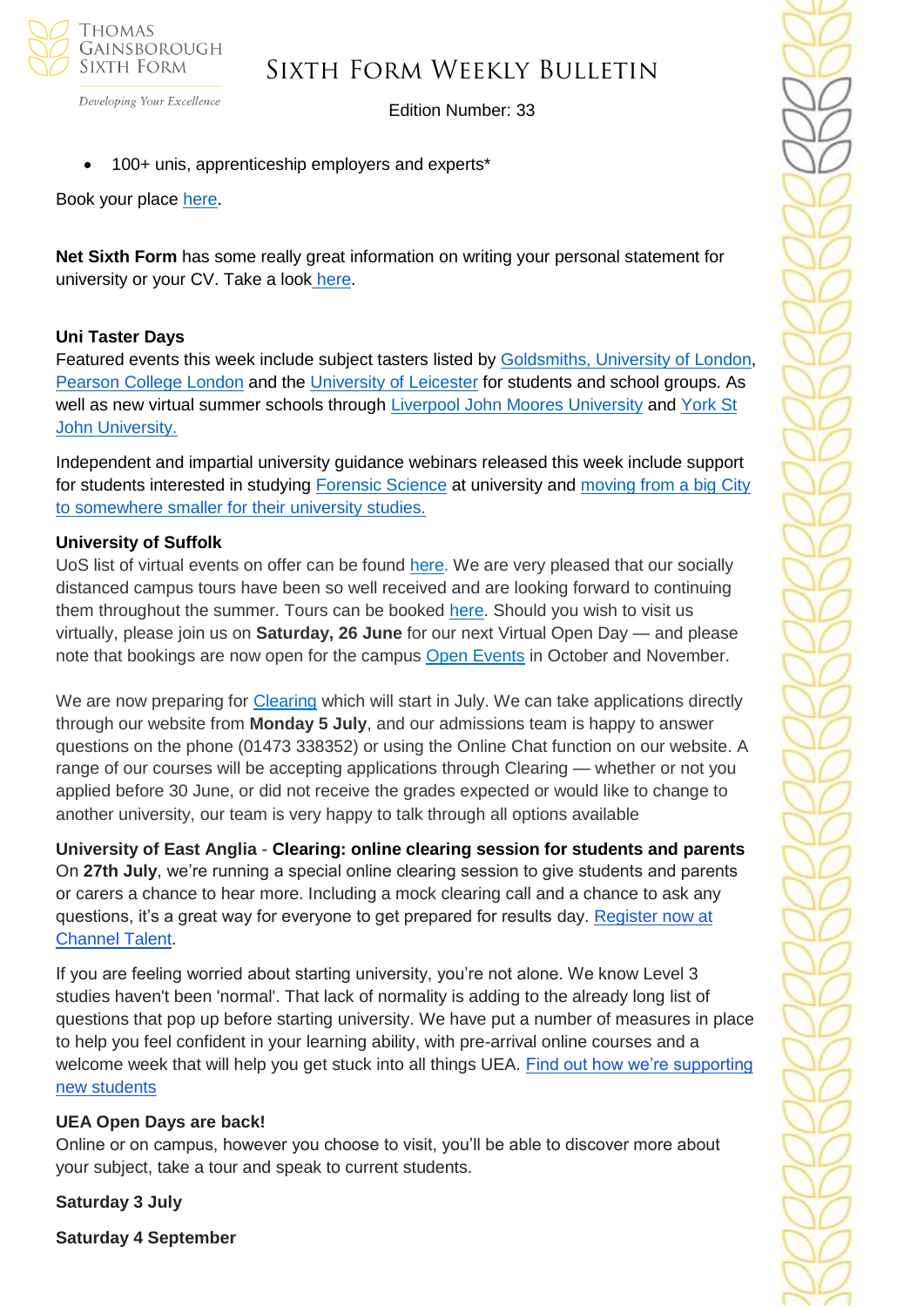

Developing Your Excellence

Edition Number: 33

#### **Saturday 23 October**

#### **Saturday 20 November**

Book your place at: [www.uea.ac.uk/visit/2021-open-days](http://www.uea.ac.uk/visit/2021-open-days)

#### **Taster Lectures**

- **June 22 @ 16:15 - 17:15** Education University Module Insights Reading & UEA (KS5) [Find out more »](https://channeltalent.us10.list-manage.com/track/click?u=145837fa6843e0c349598322a&id=6bd7d9013d&e=155232616c)
- **June 23 @ 09:10 - 10:10** History: Nazi Perpetrators In The Holocaust Warwick (KS5) [Find out more »](https://channeltalent.us10.list-manage.com/track/click?u=145837fa6843e0c349598322a&id=6e75a8c21f&e=155232616c)
- **June 24 @ 14:15 - 15:15** Film Studies Experimental Film (1960-2000) With Nottingham & UEA (KS5) [Find out more »](https://channeltalent.us10.list-manage.com/track/click?u=145837fa6843e0c349598322a&id=353c9e848b&e=155232616c)
- **June 25 @ 12:45 - 13:30** Politics Focus On Political Ideologies Anarchism With University of Surrey (KS5) [Find out more »](https://channeltalent.us10.list-manage.com/track/click?u=145837fa6843e0c349598322a&id=6a110612b3&e=155232616c)
- **June 29 @ 16:15 - 17:15** Criminology University Module Insights Surrey & 1 Uni TBC (KS5) [Find out more »](https://channeltalent.us10.list-manage.com/track/click?u=145837fa6843e0c349598322a&id=1e5ea71d77&e=155232616c)
- **July 2 @ 11:15 - 12:15** History: Opium War & The Making of Modern China Warwick (KS5) [Find out more »](https://channeltalent.us10.list-manage.com/track/click?u=145837fa6843e0c349598322a&id=38e121d48a&e=155232616c)
- **July 14 @ 14:15 - 15:15** Sociology: Who Is Watching You? Sociology & Surveillance With BGU (KS5) [Find out more »](https://channeltalent.us10.list-manage.com/track/click?u=145837fa6843e0c349598322a&id=5549cadd1e&e=155232616c)

## Careers News

#### **West Suffolk College Apprenticeships**

Apprentice Dispenser, Dental Nurse x 3 , Admin and Customer Service, Hairdressing, IT and Communication, Quality Technician, Engineer, Supply Chain Operative, Painter and Decorator, Transport Planner, Payroll Administrator (Accounting) ,Business Admin x 2, Electrician, Pipe Fitter, Product Design, Welder and Fabricator, Joinery etc see [here](https://apprenticeships.wsc.ac.uk/) for a full list.

#### **Medic Mentor**

To become a competitive applicant at interview students will need to demonstrate they have insight into the career. This is where many students through the pandemic have struggled as in person placements have stopped entirely.

That was until the launch of Allied Healthcare Mentor. A safe immersive virtual learning environment providing rich clinical insight for 6 months. We wanted to remind you the next work experience session date is on **Sunday 4th July**, please [register](https://alliedhealthmentor.org/product/live-virtual-work-experience-programme/) for the next session before **Wednesday 30th June**.

If you are looking for additional support, allow us to introduce **our free educational resource**…**The Virtual Healthcare Society!**

The Virtual Healthcare Society is a **free programme** that runs on a weekly basis by clinicians covering a host of topics directly applicable to your application. The meetings take place on the zoom webinars platform with a trained safeguarding team. We meet every **Wednesday evening from 7pm-8pm** and the zoom webinar link will only be emailed to students who have registered using the [application form.](https://alliedhealthmentor.org/virtual-healthcare-society/)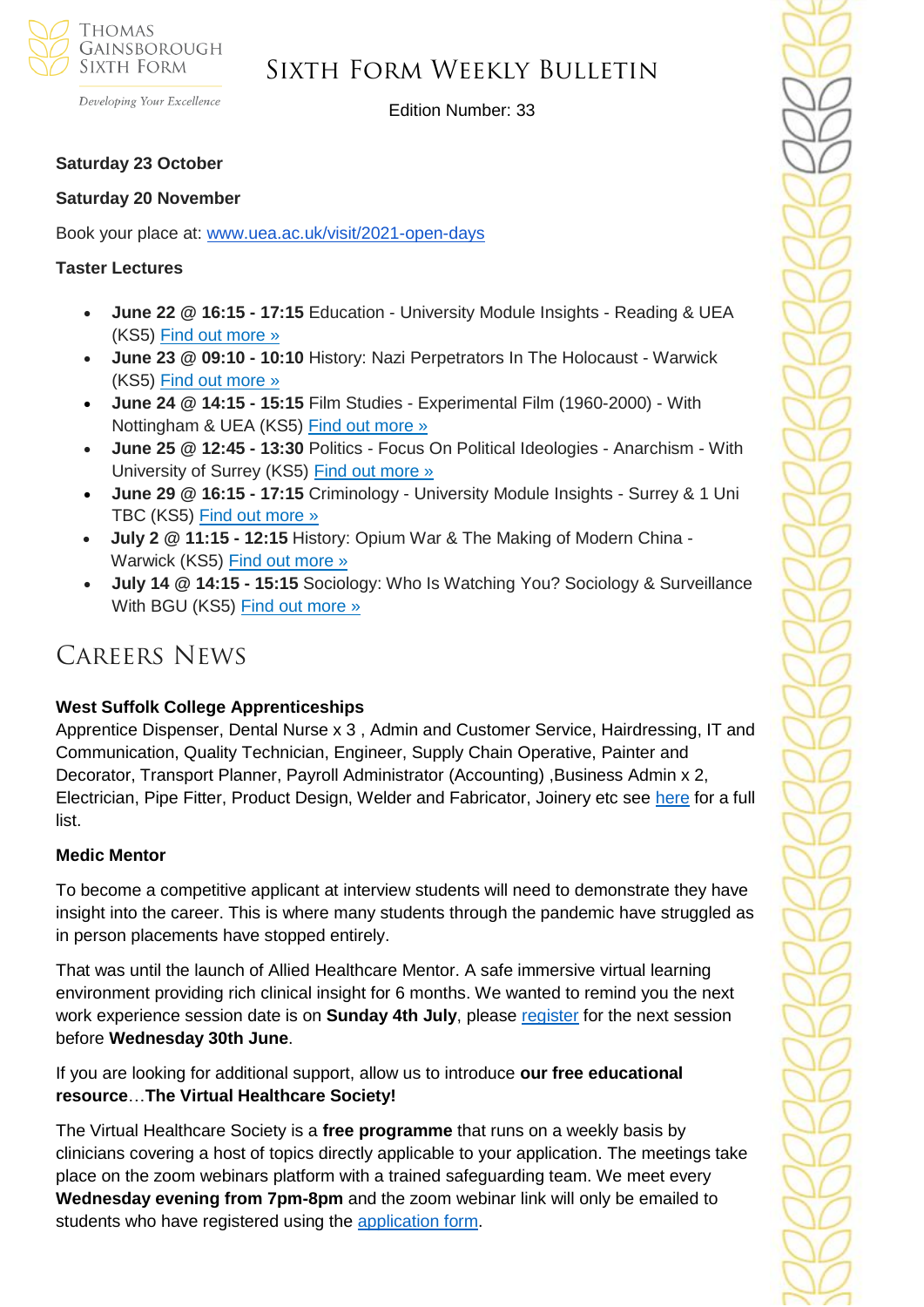

Developing Your Excellence

## Sixth Form Weekly Bulletin

Edition Number: 33

We ensure that students are well informed of the latest opportunities to debate, lead, present, work on projects and volunteer. Students will be guided through a series of teaching sessions that cover several aspects and themes from the incredible live work experience days. We look forward to welcoming you to our new virtual healthcare society meetings.

#### **Virtual Work Experience Opportunities:**

#### **Business, Accounting & Finance**

This summer Young Professionals are back with their brand new Virtual Work Experience for students looking to get into Business, Accounting & Finance. The dates for your diary are **8th & 9th July 9am - 4pm.** 

We have brought together some of the biggest companies in the world including; PwC, Grant Thornton, CIMA, EY, St James's Place Wealth Management along with a few others! We have unlimited spaces so everyone that applies will get a place, we will also be giving out certificates of completion and an exclusive reference from us to use on your CV. We will also be setting a really cool business project for you to work on over the days you are with us as well as some great prizes such as iPads! [Click here](https://www.surveymonkey.com/r/Accounting-Work-Experience) to apply.

GTT Communications Date: **7th July 2021** Application Deadline: **23rd June 2021** <http://www.s4snextgen.org/Opportunities/View/id/1656>

MIRA Technology Institute Date: **9th July 2021** Application Deadline: **25th June 2021** <http://www.s4snextgen.org/Opportunities/View/id/1634>

#### EKFB

Date: **12th July 2021** Application Deadline: **2nd July 2021** <http://www.s4snextgen.org/Opportunities/View/id/1923>

IEMA Dates: **12th July 2021** Application Deadline: **28th June 2021** <http://www.s4snextgen.org/Opportunities/View/id/1532>

Creative Portal Dates: **21st July** Application Deadline: **11th July 2021** <http://www.s4snextgen.org/Opportunities/View/id/1913>

#### **Engineering – Year 12**

Kerrison Trust, are funding up to 32 free places (usually £200 each) for students in Suffolk to attend one of our available Smallpeice online summer engineering courses.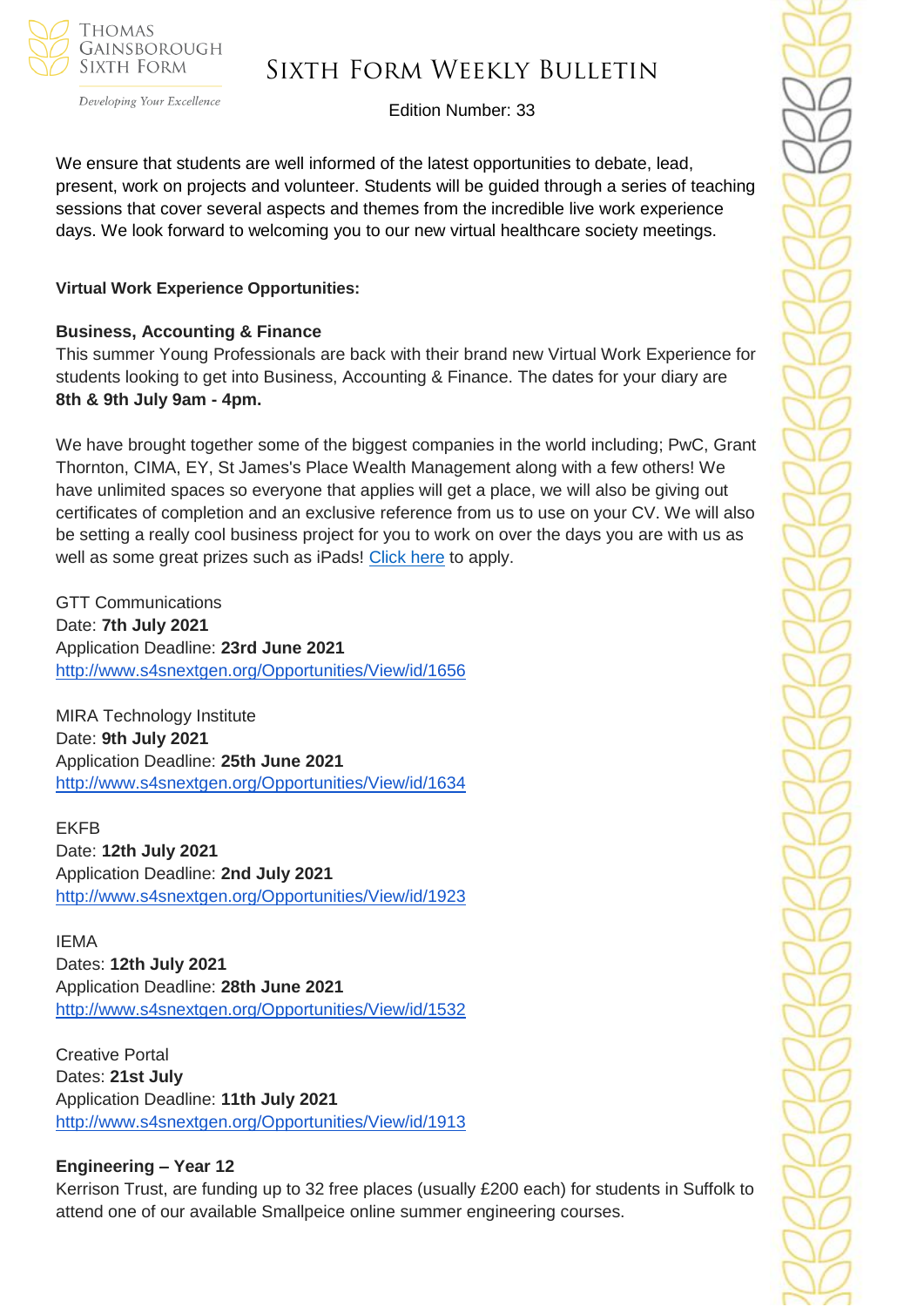

Developing Your Excellence

#### Edition Number: 33

We have a number of fantastic courses for Year 12 students with a few places still available, including:

- [Girls into Electronics –](https://www.smallpeicetrust.org.uk/course-page/d76c938a-9f76-eb11-a812-0022481a98e1) 13-15 July 2021 (also open to Year 11)
- [Structural Engineering –](https://www.smallpeicetrust.org.uk/course-page/d764e7cd-9864-eb11-a812-0022481a5c82) 27-30 July 2021
- [Humanitarian Engineering –](https://www.smallpeicetrust.org.uk/course-page/4ceda453-af76-eb11-a812-0022481a98e1) 10-13 August 2021

### **Speakers for Schools Live Broadcasts**

### **Tues 22nd June 2-3pm - Robert Elsey, CIO, Executive Director for Technology, Bank of England**

What is Fintech? How is technology changing and developing in banking? How does the Bank of England stay safe from cyber-attacks? Robert Elsey, Executive Director for Technology and Chief Information Officer for the Bank of England will be answering all of our questions during our Predict '21 Campaign Broadcast.

To register for this event, please email charlotte.stringfellow@speakersforschools.org

## **Thurs 24th June 10-11am - Nicolas Cary, Co-Founder & Vice Chairman, Blockchain.com**

What is Cryptocurrency? What is Blockchain technology and how does it work? How do companies use [blockchain.com](http://blockchain.com/) for cybersecurity? Nicolas Cary, a serial entrepreneur, and lifelong technologist will be answering our questions and sharing his predictions for the future!

To register for this event, please email charlotte.stringfellow@speakersforschools.org

### **Thurs 24th June 2-3pm - Leigh Thomas, Director, Global Clients and Categories, EMEA, Facebook**

Join us for a broadcast with the Director of Global Categories and Clients for Facebook! Leigh leads the categories of Cars, eCommerce, and FMGC at Facebook, helping partners with their digital marketing and business transformation, across Instagram, Facebook, and Whatsapp. Leigh is passionate about gender equality and is a WACL executive (Women in Communications and Marketing London). She is also a board trustee for Pennies, the award-winning charity that raises millions for charities across the UK through digital microdonations.

To register for this event, please email charlotte.stringfellow@speakersforschools.org

## **Tues 29th June 2-3pm - Tom Hulme, General Partner & Head of Europe, GV (Google Ventures)**

How can technology improve the way social challenges are solved? How can we use technology to ensure we are making a positive impact on the world? Join us for a broadcast with Tom Hulme, who will be speaking about the work of GV and sharing his experiences of how technology has enabled him to focus on social impact.

To register for this event, please email charlotte.stringfellow@speakersforschools.org